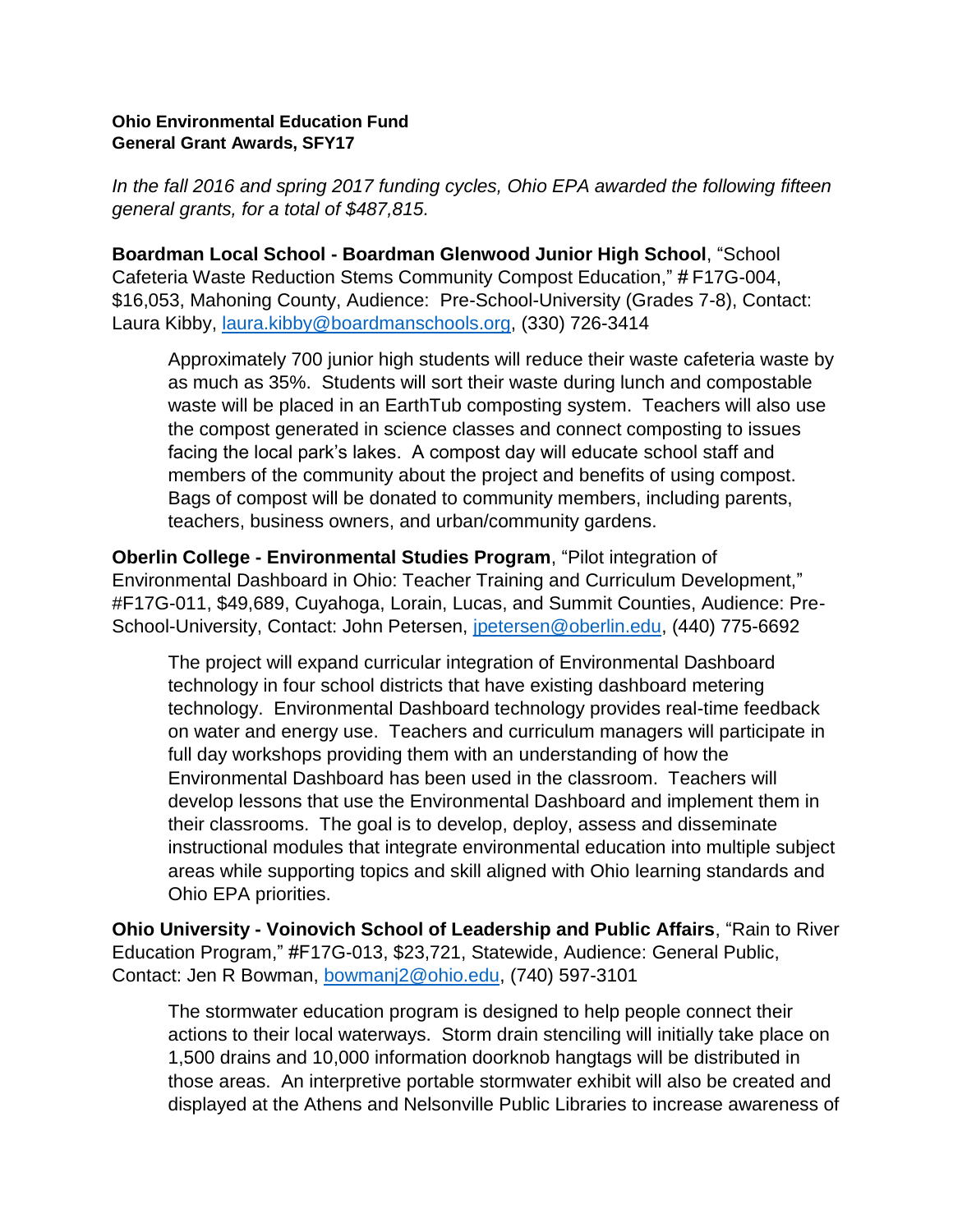how individual actions impact local and regional water quality. Water quality sampling will be conducted at the Athens Library stormwater outfall and other community events. Informational webinars for Soil and Water Conservation Districts will share the project information and strategy development. Athens County Public Library, Local Soil and Water Conservation Districts and Rural Action will collaborate on the project.

**Columbus Green Building Forum**, "Green Energy and Sustainable Construction Technologies," # F17G-017, \$46,332, Licking County, Audience: Pre-School-University, Contact: Meera Parthasarathy, [meera@cgbf.org,](mailto:meera@cgbf.org) (614) 805-9946

A curriculum for high school and adult education program students in green building and environmental technologies will be created in collaboration with Career and Technology Education Centers (C-TEC) of Licking County. The project will bring students face to face with green industry experts on specific areas of green building to educate them on technical issues relating to those specific areas. Students will receive hands on knowledge of green technologies through panel discussions featuring building industry professionals, workshops led by technical experts and field trips to see cutting edge projects and green construction practices. The knowledge from the green building experts will be developed into the curriculum and equip Ohio's Career Technical schools with job readiness tools to support green development.

**Lake Erie Nature & Science Center**, "Bringing Local Relevance to Climate Literacy Principles," # F17G-020, \$25,000, Cuyahoga County, Audience: Pre-School-University, Contact: Darci Sanders, [darci@lensc.org,](mailto:darci@lensc.org) (440) 471-8351

The project will expand on an existing Climate Expedition field trip program that has successfully served teachers and students at Stone Laboratory over three years. Stone lab materials will be adapted to create a Weather and Climate exhibit at Lake Erie Science and Nature Center, modeled after existing stations that are part of Ohio State University Stone Laboratory's Climate Expedition Field Trip program. Approximately 1,800 students from Bay Village Schools will visit seven hands-on stations to explore the science behind and issues related to climate change. A second component of the project is the addition of supplemental lessons and various professional development opportunities to support K-8 Bay School teachers as they incorporate climate change education into standards-based classrooms. Local content and examples will be used, allowing students (and all Center visitors) to see relevance in their understanding of climate change, and to encourage environmentally responsible behaviors.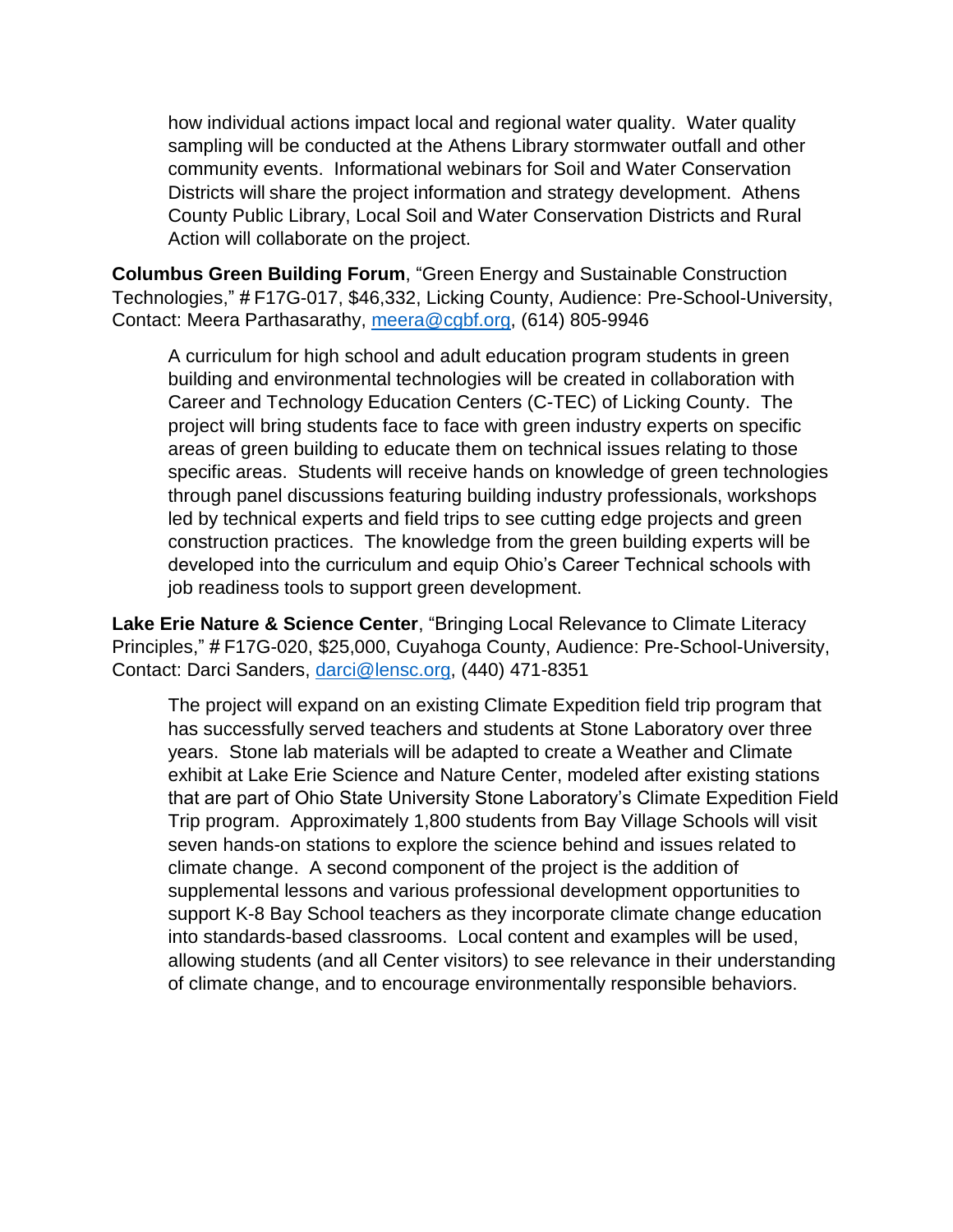**Earth Day Coalition**, "Reducing Greenhouse Gas Emissions through Alternative Fuels," #F17G-021, \$42,779, Ashtabula, Cuyahoga, Geauga, Lake, Lorain, Medina, Portage, and Summit Counties, Audience: Regulated Community, Contact: Christina Yoka, [cyoka@earthdaycoalition.org,](mailto:cyoka@earthdaycoalition.org) (216) 281-6468

Three Fuel for Thought workshops will be held for vehicle operations personnel to convey the benefits and challenges of alternative fuel and advanced vehicle technology. Workshops will include a panel discussion of industry experts and a representative of the National Alternative Fuels Training Center to assist EDC staff in developing a Career Path Guidelines. After each workshop, Career Path Guidelines materials will be produced and presented at a workshop specifically designed for science teachers and career counselors. Visual communication materials that are consistent with the demand for electronic and social media outreach will also be produced. Overall, the project objectives will improve local air quality by assisting fleets convert to alternative fuel technology and engaging youth in career opportunities. Cuyahoga County Department of Public Works, the City of Cleveland Office of Sustainability, Cuyahoga Community College and the Northeast Ohio Areawide Coordinating Agency will collaborate on the project.

**The Toledo Zoo**, "The Toledo Zoo Urban Watershed Education Initiative," # F17G-005, \$44,300, Lucas County, Audience: General Public, Contact: Ryan Patrick Walsh, [ryan.walsh@toledozoo.org,](mailto:ryan.walsh@toledozoo.org) (419) 385-5721

The project aims to educate Toledo Area residents on water quality issues in the Lake Erie watershed while presenting actions individuals can take to make a difference in local and regional water quality. The Toledo Zoo and its partners seek to create 10 acres of demonstration rain gardens and engage area residents in cleaning urban waters. Monthly educational workshops will also be held during lunch on Monday's for visitors to the zoo, when all Lucas County residents receive free admission to the zoo. Visitors will receive complimentary Clean Water Garden seed packets with the opportunity to register their own Clean Water Garden through the Wild Toledo website. Each community clean water garden will reach approximately 100 households and an estimated 1000- 1500 people

**Ohio Department of Natural Resources - Ohio Clean Marinas & Clean Boater Program**, "Stormwater and Wastewater Training for Ohio's Marinas," #S17G-032, \$14,628, Statewide, Audience: Regulated Community, Contact: Heather Sheets, [heather.sheets@dnr.state.oh.us,](mailto:heather.sheets@dnr.state.oh.us) (614) 582-1477

The project will educate Ohio marina owners and managers statewide on stormwater and wastewater practices to reduce nutrient loading at their facility and encourage implementation of best management practices to improve water quality. Trainings will provide marina owners and operators with the education to aid them in complying with the NPDES Industrial Permit regulations and hands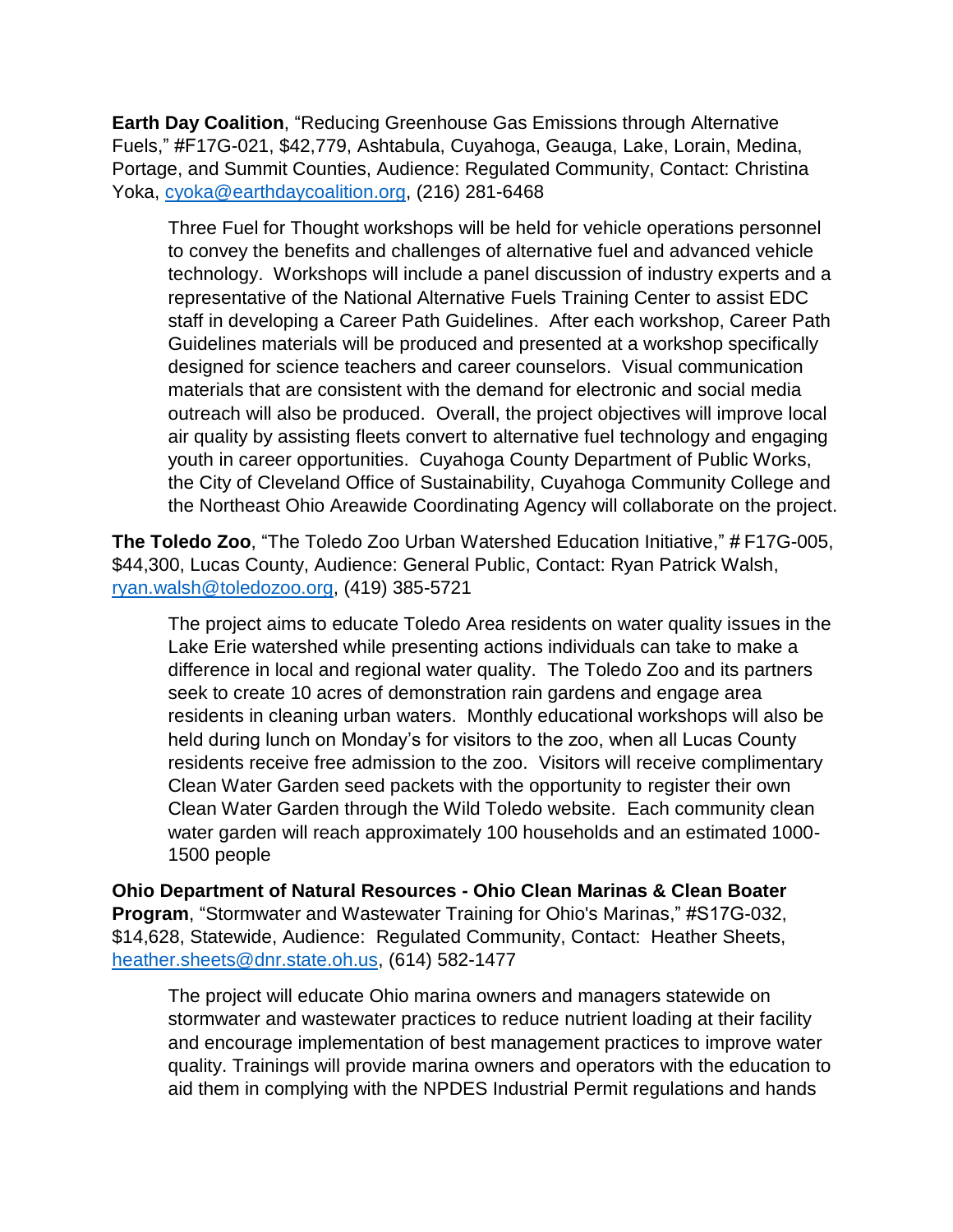on demonstrations of BMPs to encourage voluntary adoption of these practices. Throughout the project, technical assistance will be provided to increase the number of marinas actively participating in reducing nutrient loading at their facility. Participants will learn how their actions impact water quality and how to sample for environmental parameters at their facilities through a series of workshops that we will hold across the state. Ohio Sea Grant, Muskingum Watershed Conservancy District, Franklin County Soil and Water Conservation District and Lake Erie Marine Trade Association will collaborate on the project.

**Ohio Wetlands Association**, "Ohio Vernal Pool Partnership Expansion," # S17G-033, \$ 25,200, Statewide, Audience: General Public, Contact: Raymond Stewart, [ray@ohwetlands.org,](mailto:ray@ohwetlands.org) (440) 225-1279

Vernal pool workshops will be held in the spring of 2017 and 2018 to raise awareness of the importance and unique ecology of vernal pools. A set of presentations and teaching resources will also be produced that can easily be adapted by local entities that will host their own vernal pool workshops. Data and observations will be reported using iNaturalist.org, a website that is a database and social networking site where participants can pose questions and use photographs to confirm observations. Participants will also receive media that includes Ohio's Hidden Wonders Field Guide and a CD of frog sounds to help them identify vernal pool species.

**Metropolitan Park District of the Toledo Area**, "See Yourself as a Scientist," #S17G-037, \$48,573, Lucas County, Audience: Pre-school to University, Contact: Heather Rae Norris, [heather.norris@metroparkstoledo.com,](mailto:heather.norris@metroparkstoledo.com) (419) 461-0520

The project focuses on scientific field experiences for middle school students as a way to understand their environmental career options and increase their interest in pursuing college and career technology classes to prepare them for success after high school. Thirty teachers will receive professional development training and resources in both GLOBE.gov investigative science methodology and natural science career exploration so they can continue the learning process with their students in academic year. Up to 900 Students will focus on citizen science students collect real world data, follow actual scientific protocols and report data back to actual scientist in NASA and NOAA. Student and teachers will become more scientifically literate and make informed scientific based decisions on environmental and other scientific issues as they mature. Through the See Yourself as a Scientist Grant, it is anticipated that real world data collection and hands on field experiences will provide a more engaging manner to present career and science curriculum than a classroom only experience. Students will participate in the Career Ambassadors educational programs, citizen science data collection, Google Hangouts with Metroparks staff highlighting careers.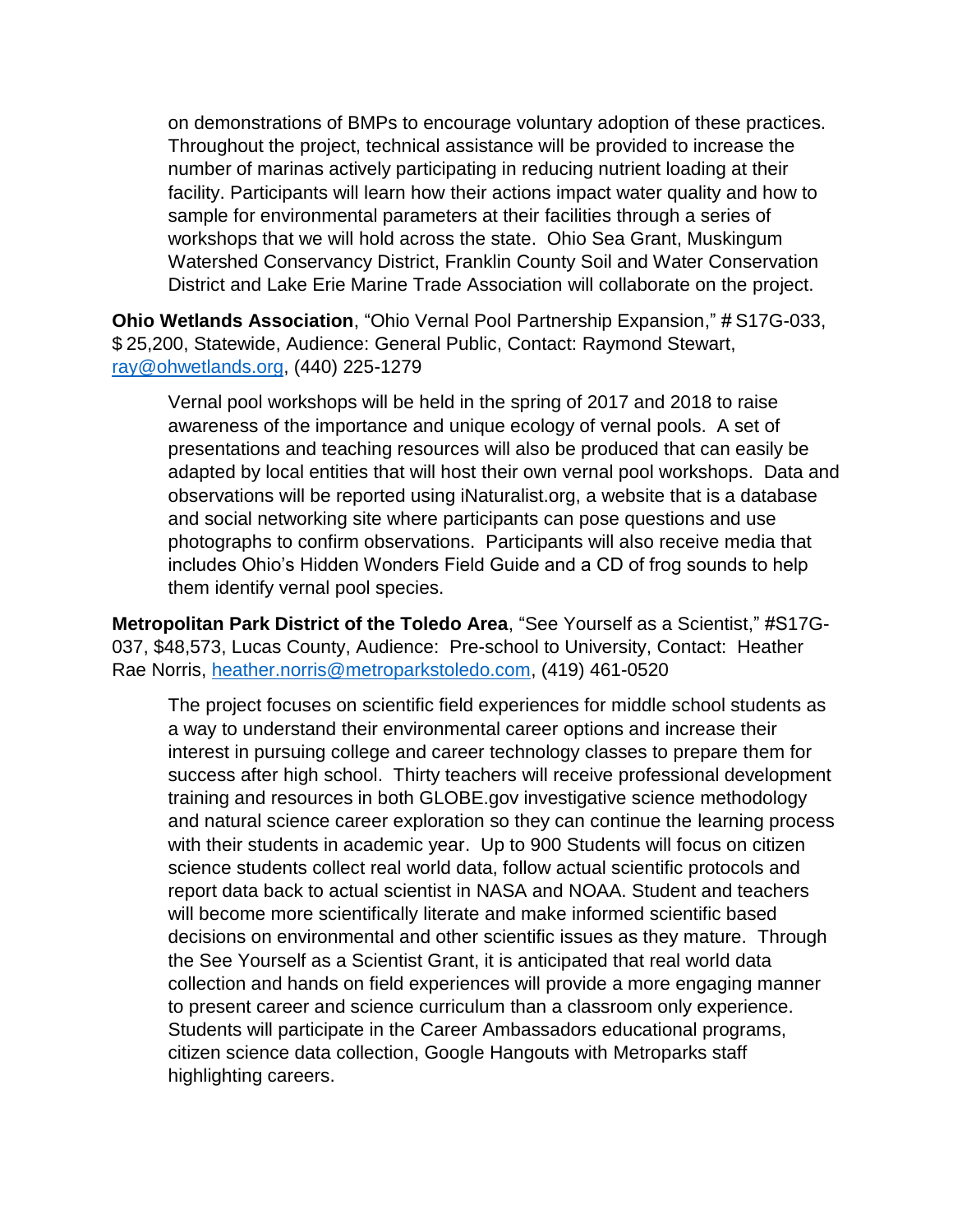**Groundwork Cincinnati – Mill Creek**, "Mill Creek Urban AgroForestry Program," #S17G-043, \$36,745, Hamilton County, Audience: Pre-school to University, Contact: Alan Edwards, [alan@groundworkcincinnati.org,](mailto:alan@groundworkcincinnati.org) (513) 731-8400

Working with at least 800 middle school and high school students, Groundwork Cincinnati will provide a new Urban AgroForestry program for students participating in the Healthy River/Healthy People school program. Students will participate in hands on field work activities to learn about habitat restoration, reforestation, water quality improvements (wetland restoration, edible forest gardening, invasive plant species removal, etc.) as well as participate in in classroom presentations and discussions surrounding the impacts of climate change on the urban environment and stormwater runoff. These activities will improve urban wildlife habitat in the Mill Creek watershed, will be aligned with the Science Standards for the state, and compiled for teachers to easily match to their curriculum needs. Cincinnati Public Schools, Cincinnati Permaculture Institute and Taking Root will collaborate on the project.

**Kent State University College of Architecture - Cleveland Urban Design Collaborative**, "Habitat for Hard Places," # S17G-044, \$ 6,268, Cuyahoga County, Contact: Terry Schwarz, [tschwarz@kent.edu,](mailto:tschwarz@kent.edu) (216) 357-3426

The project will explore opportunities for restoring fish habitat in the Cuyahoga River ship channel with developers, property owners, and design students, inspiring better future development projects. Landscape architecture students will also be trained in design strategies that enhance urban environments for people and fish. A two-hour boat tour will be led for approximately 60 property owners, developers, landscape architecture students in the Cuyahoga ship channel. Images showing possible habitat restoration efforts in the ship channel from the perspective of fish in the river and humans living, working, and enjoying the riverfront will be produced and adapted for the Cuyahoga River Restoration website. A series of educational postcards will also be developed from the images and be distributed to the public. A public release event will be held in the Flats to promote the project and expand the project's outreach efforts.

**Green Columbus**, "Neighborhood Tree Steward Program," # S17G-045, \$39,791 Franklin County, Contact: Claus Eckert, [claus@greencbus.org,](mailto:claus@greencbus.org) (614) 284-3481

The project will provide outreach and education to Community Development Corporations, community leaders and residents about the benefits of trees. The audience will learn about the importance of trees, reforestation efforts taking place in their neighborhoods and become further engaged through hands-on learning and demonstrations of tree care techniques. An intro to Urban Forestry Workshop will be provided for Community Development Corporations and to support the Tree Plan for the City of Columbus. Four community outreach events and a series of six Neighborhood Tree Steward Training modules will also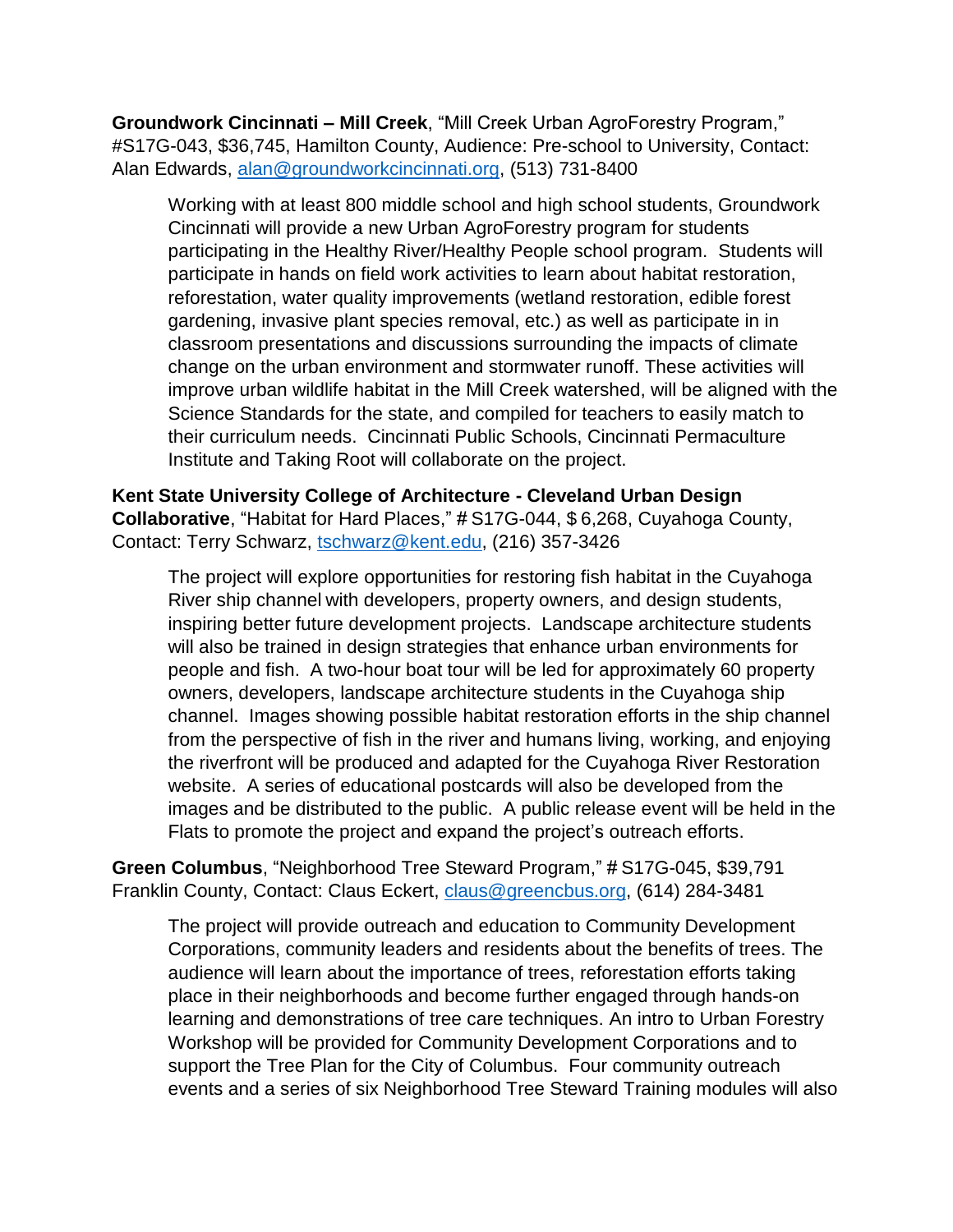be hosted to establish a corps of Tree Steward volunteers. The project will reach 100-150 residents at community outreach events and train at least 100 Tree Steward volunteers.

**Rivers Unlimited**, "Citizens' Water Quality Monitoring," #S17G-046, \$18,822, Butler and Hamilton Counties, Contact: Lisa Link, [lisa.link@riversunlimited.org,](mailto:lisa.link@riversunlimited.org) (513) 324- 2567

A monthly water quality monitoring project will increase public awareness of water quality impacts in the lower Great Miami River watershed. Approximately 50 citizens will participate in water quality monitoring and lab analysis on the second Saturday of each month, from March through November. Presentations will include evaluation of water quality trends throughout the year and previous seven years, as well as comparison of pollution parameters at various sites throughout the Great Miami River and its tributaries. Residents will be engaged throughout the year through a public forum and multiple presentations for other non-profits and community organizations. Community members can then employ best management practices in the places where they live to improve the health of our environment.

**Miami County Park District**, "Habitat Heroes - Hug the Pollinators!," #S17G-048, \$49,914, Miami County, Audience: Pre-school to University, Contact: Cinda Hanbuch-Pinkerton, [cindahp@miamicountyparks.com,](mailto:cindahp@miamicountyparks.com) (937) 478-1036

The project will educate students/communities about the importance of pollinators and preserving and creating habitat. As a result, communities will understand the need and create pollinator habitat on school and private properties. Pollinator projects will include habitat exploration field trips and classroom activities. The project will also utilize the arts by creating pollinator songs to teach kids key habitat concepts and making pollinator costumes to reinforce those concepts. Kids will perform a culminating production of a "Habitat Hero – Hug the Pollinators" musical show for their families and community. A weekend festival featuring the Banana Slug String Band Pollinator Musical Show will also be held for the community. Over 10,000 kids and adults will participate in the school and library naturalist led programs and public pollinator festivals over the 2-year duration of the pilot program.